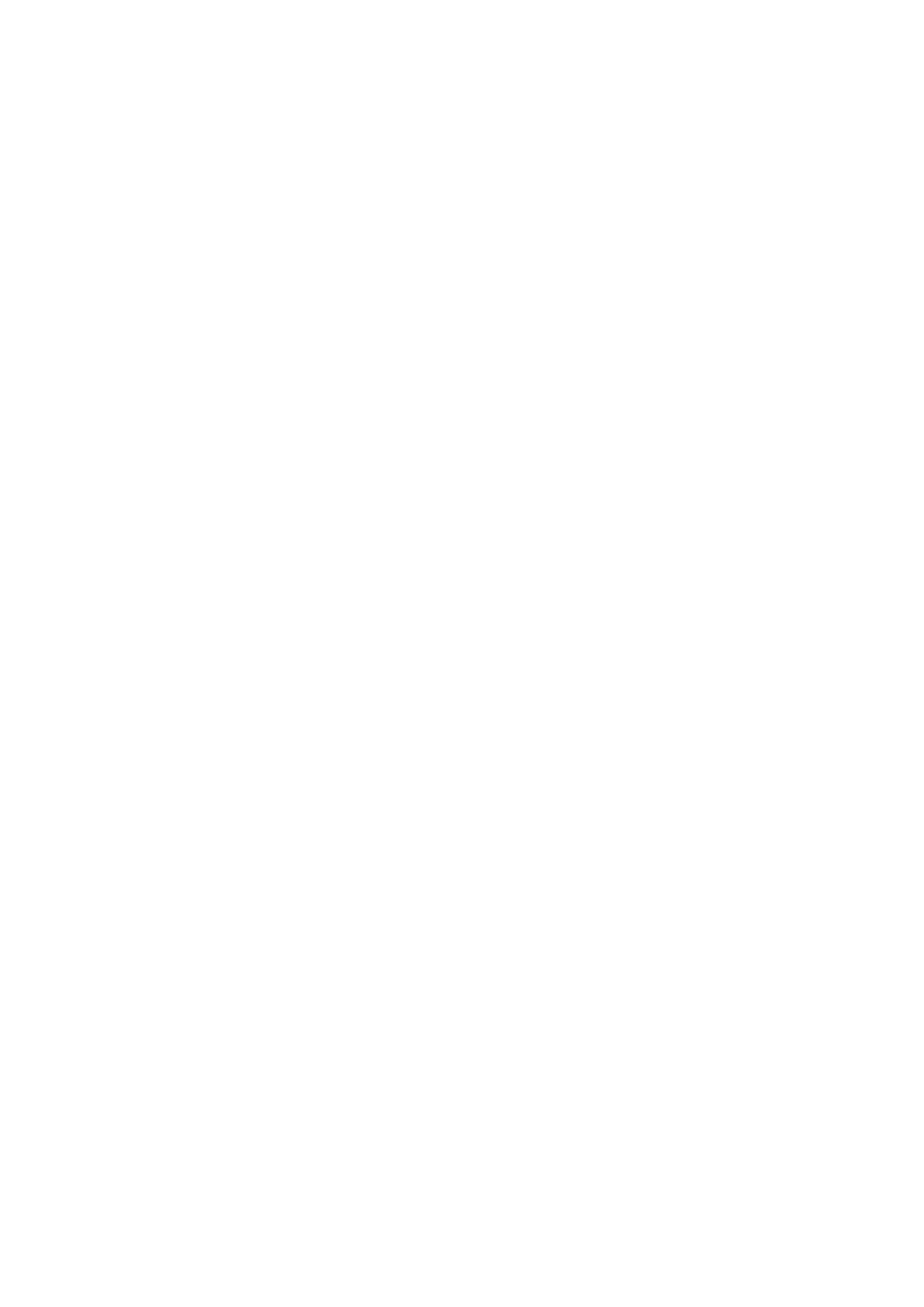*Differential form of Ampere's law*

**Block 3 Electrostatics in Medium and Magnetism**

 Differential form of ampere's law is  $\nabla \times \mathbf{B} = \mu_0 \mathbf{J}$  $\overline{a}$   $\overline{a}$   $\overline{a}$   $\overline{a}$  $\nabla \times \mathbf{B} = \mu_0$ 

where **J**  $\overline{a}$ is the current density at a given point.

*Magnetic vector potential*

■ In terms of magnetic vector potential **A**, the magnetic field is given as  $\mathbf{B} = \nabla \times \mathbf{A}$  $\frac{1}{2}$  = 7  $=\nabla \times$ 

because diverge of a curl is zero and divergence of **B**  $\overline{a}$ is equal to zero.

 $\overline{a}$ 

■ In terms of magnetic vector potential **A**,  $\overline{a}$ Ampere's law is written as

$$
\nabla^2 \vec{A} = -\mu_0 \vec{J}
$$

## **13.6 TERMINAL QUESTIONS**

- 1. Five very long, straight, insulated wires are closely bound together to form a small cable. Currents carried by the wires are  $i_1 = 20$  A,  $i_2 = -6$  A,  $i_3 = 12$  A,  $i_4 = -7$  A and  $i_5 = 18$  A (negative currents are opposite in direction to the positive). Calculate the magnitude of **B** at a distance of 10 cm from the cable.
- 2. Consider the surface bounded by the closed path shown in Fig. 13.11 with the value of *i* equal to 15 A. What is the net current passing through the surface? Calculate the value of the line integral of **B** for this closed path.
- 3. A long, straight wire of diameter 4 mm carries a uniformly distributed 10 A current. At what distance from the axis of the wire the magnitude of **B** will be maximum? Justify your answer.
- 4. A long, hollow conducting cylinder carries a current *i* which is uniformly distributed over the cross-section as shown in Fig. 13.12. Determine the value of magnetic field at at point a distance *r* from the axis of the cylinder for i)  $r \le a$ , ii)  $a < r \le b$ , and iii)  $b \le r$ .
- 5. A long solenoid with 900 turns per meter has a 2.6 A current. i) What is the magnitude of the magnetic field at the centre of the solenoid? ii) If the length of the solenoid is 300 mm, how many turns of wire are on the solenoid?
- 6. A toroid has 600 turns and a current of 200 mA is flowing in it. If the inner and outer diameters of the toroid is 80 mm and 95 mm respectively, calculate the maximum and minimum values of the magnetic field in the toroid.
- 7. A 15 cm long solenoid having diameter 1.5 cm carrier a current 1.5 A and the value of the magnetic field at its centre is 0.04T. If the wire used to wind the solenoid has diameter 0.6 mm, determine the number of layers in the winding and total length of the wire used.

## **13.7 SOLUTIONS AND ANSWERS**

## **Self-Assessment Questions**

1. The line integral **↓B.**dl  $\rightarrow$   $\rightarrow$ ∮**B.∂I** in the Ampere's law depends on the net current encircled by the Amperian loop. The Amperian loops 1 and 3 in Fig. 13.2



**Fig. 13.11**: **Diagram for TQ 2.**



**Fig. 13.12**: **Diagram for TQ 4.**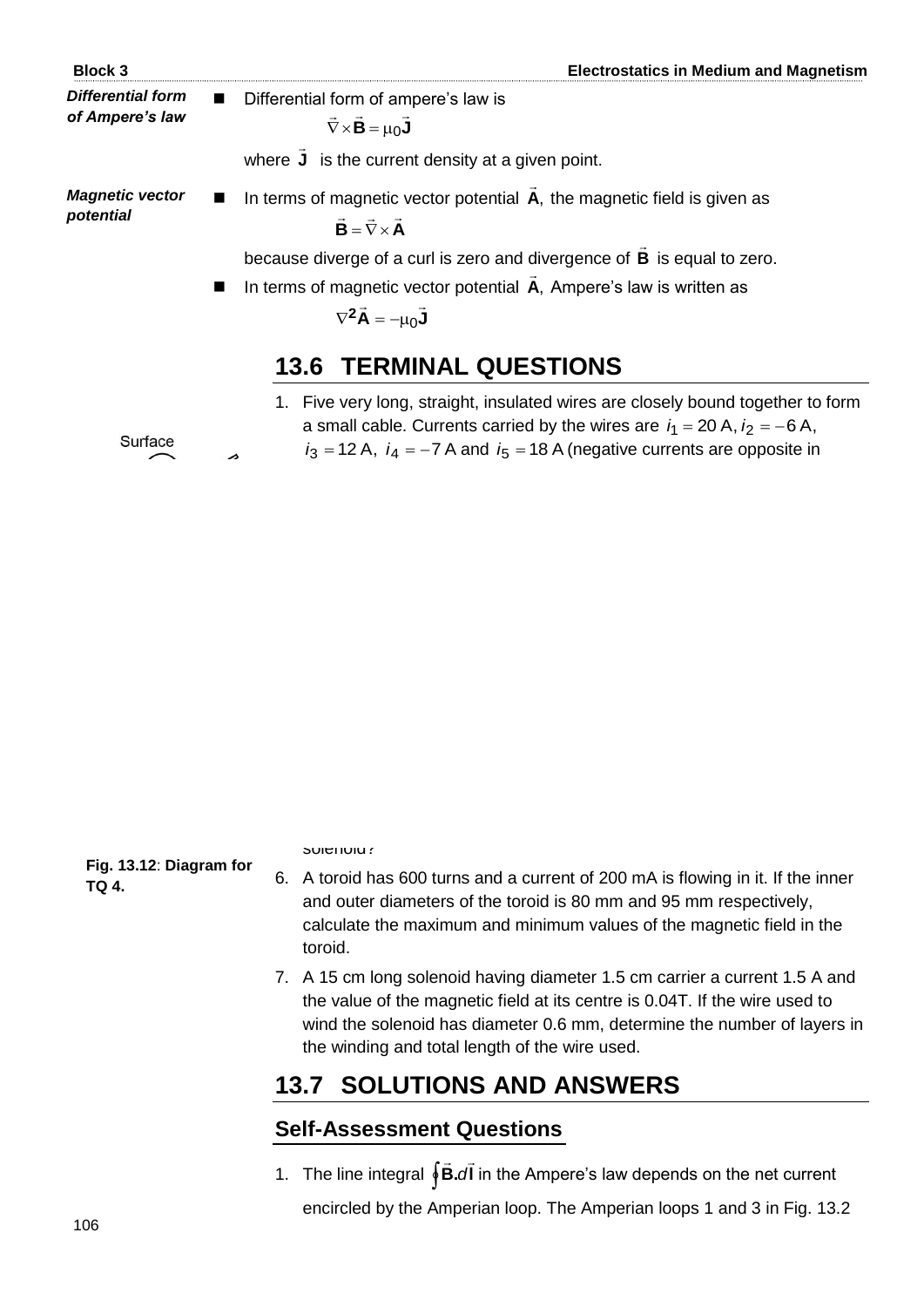**encircles current** *i***. Thus, for these loops, ∮B.dľ = μ<sub>0</sub>***i***.** ...........<br>⊇ → And for the

Amperian loop 2 in Fig. 13.2, <sup>0</sup> **l.B**  $\overline{z}$   $\overline{z}$ d **d** = 0 because net current is zero.

2. The variation of *B* with distance *T* from the axis of the wire is shown in Fig. 13.13.



**Fig. 13.13**: **Diagram for answer to SAQ 2.**

3. The magnetic field inside a solenoid is given by

 $B = \mu_0 n i$ 

We can answer all the questions on the basis of above relation:

- i) The field will be doubled because we have made  $n = 2n$ .
- ii) The field will be doubled because we have made  $i = 2i$ .
- iii) The field will be halved because we have made  $n = n/2$ .
- iv) The field remains unchanged because we have kept *n* unchanged.
- v) The field remains unchanged as it is independent of the diameter of the solenoid.
- 4. The magnetic field within the toroid is given as *r*  $B = \frac{\mu_0 n_i}{2}$  $\pi$  $=\frac{\mu}{2}$ 2 0

We have,  $N = 6000$ ,  $i = 10$  A, $r = 20$  cm  $= 0.2$  m,  $\mu_0 = 4\pi \times 10^{-7}$  TmA  $^{-1}$ 

So,  $B = \frac{(2 \times 10^{-11} \text{ mV} \cdot 7)(00007 \times (10^{11} \text{ m})}{(0.8 \times 10^{-11} \text{ m})} = 0.06 \text{ T}$  $(0.2 m)$  $=\frac{(2\times10^{-7} \text{ T mA}^{-1})\times(6000)\times(10 \text{ A})}{(2.8 \text{ A})}$  $-7$ TmA $-$ *B*

## **Terminal Questions**

1. Let us consider an Amperian loop of radius 10 cm having centre at the axis of the cable comprising five current carrying wires. Then, the magnitude of magnetic field at a distance of 10 cm from the cable is given

by *r*  $B = \frac{\mu_0 i_{encircled}}{2}$  $\pi$  $=\frac{\mu}{\sqrt{2}}$ 2 0

$$
i_{encircled} = i_1 + i_2 + i_3 + i_4 + i_5 = 20 A - 6 A + 12 A - 7 A + 18 A = 37 A
$$

So,  $B = [(2 \times 10^{-7} \text{ T mA}^{-1}) \times (37 \text{ A})]/(0.1 \text{ m}) = 7.4 \times 10^{-5} \text{ T}$ 

2. Note from Fig. 13.11 that the current crosses the surface thrice; thus, the net current passing through the surface is  $i = 15$  A. The line integral of **B** for this closed path is given by Ampere's law as

$$
\oint \vec{B} \cdot d\vec{l} = \mu_0 i_{encircled} = \mu_0 (15 \text{ A}) = (4\pi \times 10^{-7} \text{ T m} \text{A}^{-1}) \times (15 \text{ A})
$$

$$
=1.88\times10^{-5}\,\text{Im}
$$

3. The magnitude of the magnetic field due to current carrying wire is given by Eq. (13.4): *B* = (μ<sub>0</sub>*i*)/(2π*r*).

Thus, as the distance *r* from the axis increases, *B* decreases. However, from Sec. 13.3 (Example 13.1) you know that inside the wire, where distance  $r < R$ , the radius of the wire,  $B$  is given as